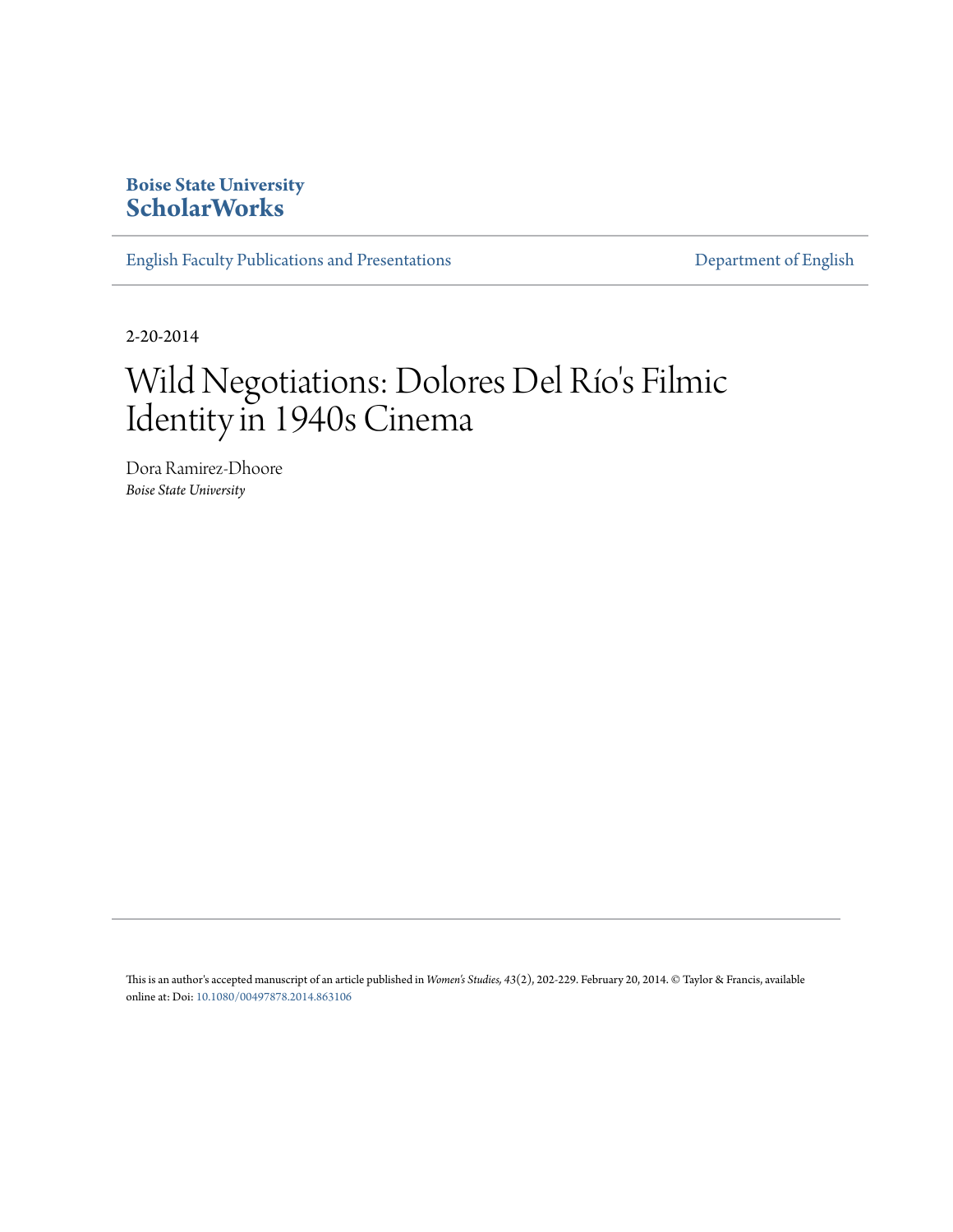## **Wild Negotiations: Dolores del Río's Filmic Identity in 1940's Cinema**

#### **Dora Ramirez-Dhoore**

Boise State University

Hollywood star, María Dolores Asúnsolo López-Negrete, best known as Dolores del Río, was admired for her beauty and cross-over appeal during her career (1930-1960s). Since her first role in *Joanna* (1925), the construction and marketing of del Río as a cinematic star has captured the spectator's social imagination and presents images of Latinas that are beautiful, "exotic," accessible, translatable, and consumable. Body and language play vital roles in constructing the image spectators have grown to expect from del Río. Her filmic identity negotiates the "wilderness of theory or difference" Elaine Showalter discusses in "Feminist Criticism in the Wilderness," and which film theorist Linda Williams examines as the "wild zone" in "A Jury of Their Peers: Marleen Gorris's *A Question of Silence.*" Del Río's identity exemplifies how her career was bound by language that constructs Latina culture and sexuality within a patriarchal ideology. I demonstrate how del Río utilizes her roles in the films *María Candelaria: A Love Story of Mexico's Floating Gardens* (1943) and *The Fugitive* (1947) to negotiate the "wilderness of difference" that women actresses struggled through in the early twentieth century.

Showalter explains that "Feminist critics may be startled to find ourselves in this band of theoretical pioneers, since in the American literary tradition the wilderness has been an exclusively masculine domain. Yet between feminist ideology and the liberal ideal of disinterestedness lies the wilderness of theory, which we too must make our home" (180). She explicates that "We may never reach the promised land at all; for when feminist critics see our task as the study of women's writing, we realize that the land promised to us is not the serenely undifferentiated universality of texts but the tumultuous and intriguing *wilderness of difference* itself" (205, italics mine). Concurrently, Williams' analysis of the "wild zone" marks the wilderness as a more segregated environment and,

not so much a subculture as a dual perspective of living and participating in a dominant male culture with boundaries that overlap, but do not entirely contain, the non-dominant, "muted" culture of women. She thus views male and female experience as two overlapping circles with much of the woman's muted circle falling within the two boundaries of the dominant circle but with a small crescent of experience that she dubs, following Edwin Ardener, a "wild zone" or "no-man's land" of woman's culture that is entirely off-limits to men. (432)

It is also in this metaphorical place where an actress runs "the risk to making a leap to a mythic level of female identity conceived outside the limits of all existing language, all 'known' reality" (432). Del Río traverses borders as a Latina actress and negotiates being typecast as the mythical Malintzín figure during her career. Tey Diana Rebolledo and Eliana S. Rivero describe la Malinche as a slave who,

when she was fourteen[….]was given again, among twenty women, to Hernán Cortés when he arrived in Mexico. Because she had the ability to speak both Nahuatl and Maya, and because Cortés had in his retinue a Spaniard, Jerónimo de Aguilar [….]who spoke Spanish and Maya, she was from the beginning placed in a central role as translator. From there she became Cortés's mistress. Her name became synonymous with that of the conqueror and by the twentieth century in Mexico, the word Malinche or Malinchista was identified with a person who betrays his or her country. (191)

Since del Río was offered these roles of the fallen women, her approach in performing these parts exemplifies the importance of situating a character in the "wild zone" as a way to theorize culture in the "wilderness of difference" in feminist studies. Thus, this essay investigates the way del Río maneuvered the typecast roles she was offered and negotiated the "wilderness of difference" of 1940's cinema culture while offering spectators entrance into a dialogue about women's roles in the patriarchal film industry.

Del Río's leading roles in *María Candelaria* and *The Fugitive* are significantly both named María: these roles define the woman as willing to betray her community for her own needs—taking on the cross-over dilemma. In *María Candelaria*, the protagonist is portrayed in the traditional tale of la Malinche, often considered a traitor to her own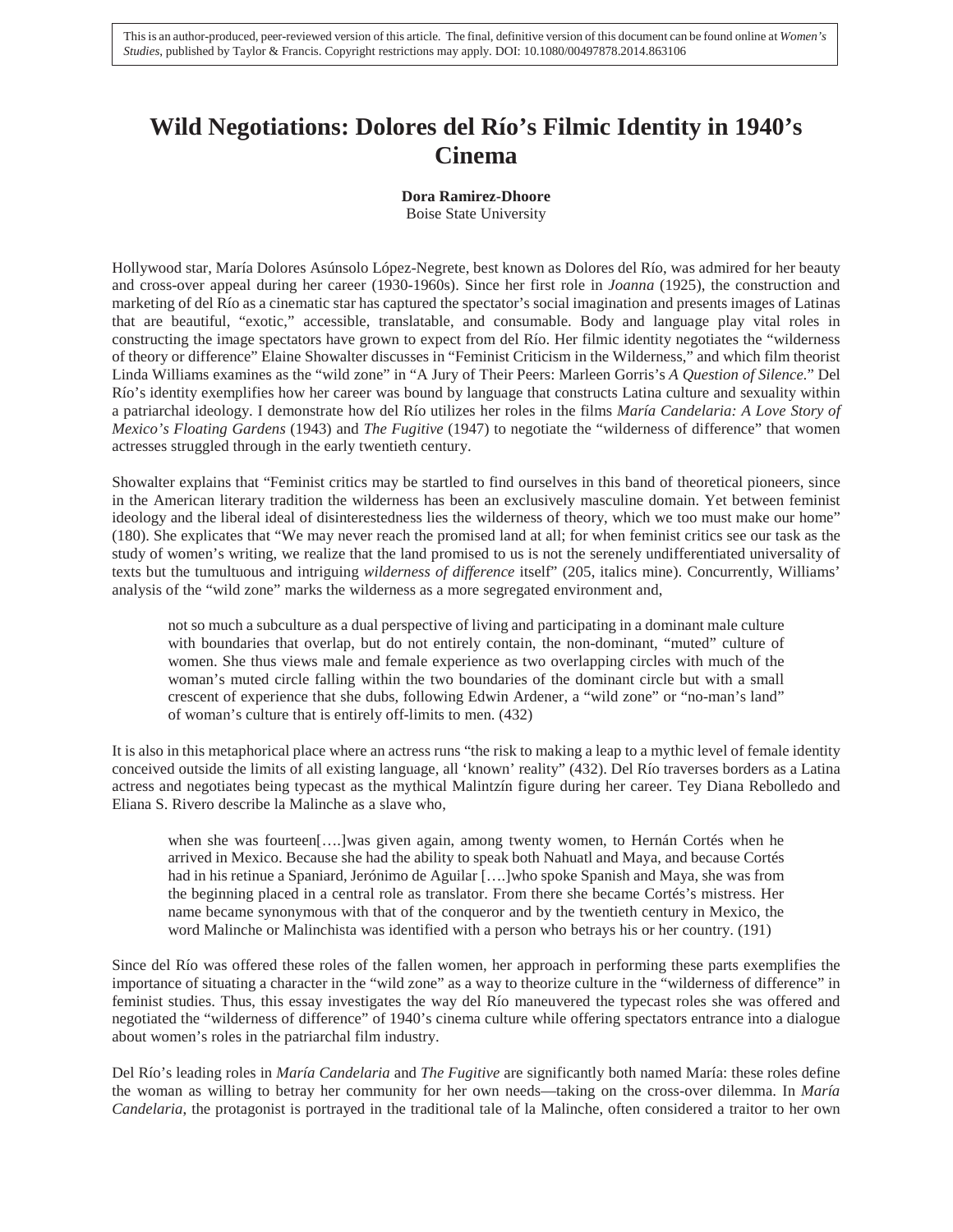race, while the character in *The Fugitive* is a reformulation of this tale and references la Malinche as representing agency, something often ignored in historical accounts of this figure and paralleling del Río's struggle to keep her image from escaping her control. In all aspects, the character of María Candelaria makes the leap to the mythical—to the "wild zone." Thus, with this film, a conscious effort is required from the spectator to make these connections.

Conversely, del Río's role in *The Fugitive* escapes the mythical, and in this film, the female protagonist allows for the role to maintain some integrity as a text that can instruct those in the "wilderness of difference." The protagonist, María Dolores, exists within the "wilderness of difference," a place where the female protagonist can find agency and is "based on a model of women's culture" (Showalter 197), but only in its analysis of the double-voiced discourse model (Showalter 204). The two Marías in these films become symbolic of del Río's career as it was defined by her ethnicity, race and national loyalties, and where she fought and maintained a position within the patriarchal workings of Hollywood. The "wild zone's" use of archetypes positions women as not maintaining social mores, and as deficient and defiled; it also creates a filmic language used to give a scripted voice to women. Williams' "wild zone" describes the quandary for women's roles that fall inside of this zone, and portrays the risks a feminist artist must undertake in pushing the limits of patriarchy. Del Río's films offer ample opportunity to understand how women characters negotiate language, and the "wilderness of difference" provides a space, "the wild zone," for an interpretation that may lead to a feminist cinematic apparatus that contains myth as story. Thus, if as Showalter explains, "wild is always imaginary; from the male point of view, it may simply be the projection of the unconscious," (200) then the "wild zone" within the "wilderness of difference" translates myth into a projection of a woman's reality. Myth then is the tool by which del Río spoke to various audiences—female and male, and Mexican and American—while writing the story of two mythic figures (la Malinche and la Virgen de Guadalupe) onto her single body/text.

As del Río's popularity in the United States and Mexico illustrate, she was successful in speaking to two different audiences through a cultural lens—negotiating two muted spaces (feminine and cultural). Even as she tackled trying to please two very different publics, del Río demonstrates an awareness of the concept of betrayal of one country for the other and its role in her career. In fact, as her career reveals, marketing her image was dependant on the construction of her social identity as faithful to the specific country in which she was working—either Mexico or the United States. Thus, although del Río strategically resisted being typecast, in the end playing these roles was necessary to prolong her career. Chon A. Noriega clarifies in *Chicanos and Film* that while in Hollywood, del Río often did not accept roles that insulted her ethnic heritage, turned down cantina girl roles, and "rejected studio press publicity which falsely identified [her] as 'Spanish,'" while "insisting that [she] be identified as Mexican" (24-25). She worked against adopting the label of "Spanish" as part of her social identity because it would have moved her away from her Mexican audience. Her insistence on being Mexican illustrates the strength the concept of becoming a *vendida* ("sell-out") has on cross-over actors attempting to maintain a successful career within a business whose foundation depends on the selling of Americanized images.

Thus, the figure of la Malinche in the "wild zone" helped del Río resist and examine the concept of la vendida in the "wilderness of difference," or the ideology that makes up patriarchy and cultural supremacy. La Malinche referenced the first woman to be titled a vendida, when she bore the first mestizo child, born of Spanish and Indigenous heritage with the conqueror Cortes. Del Río draws on the power of the popular archetypal figure and crosses the U.S./Mexico border with an image that challenged modernization and the colonization of Mexico's traditions by the United States. Much of del Río's work demonstrates that during a time when the U.S. was facing war (WWI and WWII) and the border between the two countries continued to be a site of conflict, the figure of la Malinche, a traitor to Mexico, was able to cross into the United States and successfully become a part of that nationalistic and cultural imagination. Consequently, del Río assumed the form of a go-between that brought the modernity of the U.S. into Mexico and that reminded the U.S. of the traditions that their industrialized culture was quickly losing. Both publics took hold of those images and that led to her popularity within Hollywood and Mexican cinema.

Whether she played María Candelaria in the film by the same name, or María Dolores in *The Fugitive*, she reminded viewers on both sides of the border that as an image representing Mexican women (la Malinche), she symbolized value and tradition for both societies. In *Inventing Dolores del Río*, Joanne Hershfield writes: "In addition to being 'exotic' and 'aristocratic,' del Río was feminine. Her positioning as a 'feminine' woman who preferred long hair and a stylish, classic wardrobe to the bobbed hair, slim sheaths, and short hems of the flapper set her apart and above the 'average' American beauty. Hollywood repeatedly emphasized that she came from a very wealthy 'ancient' Mexican family of 'Spanish blood' and spoke five languages" (10). Her marketed body symbolized the border consciousness of a cross-over actress by filling the national imagination with images of aristocracy, Spanish blood, traditional dress,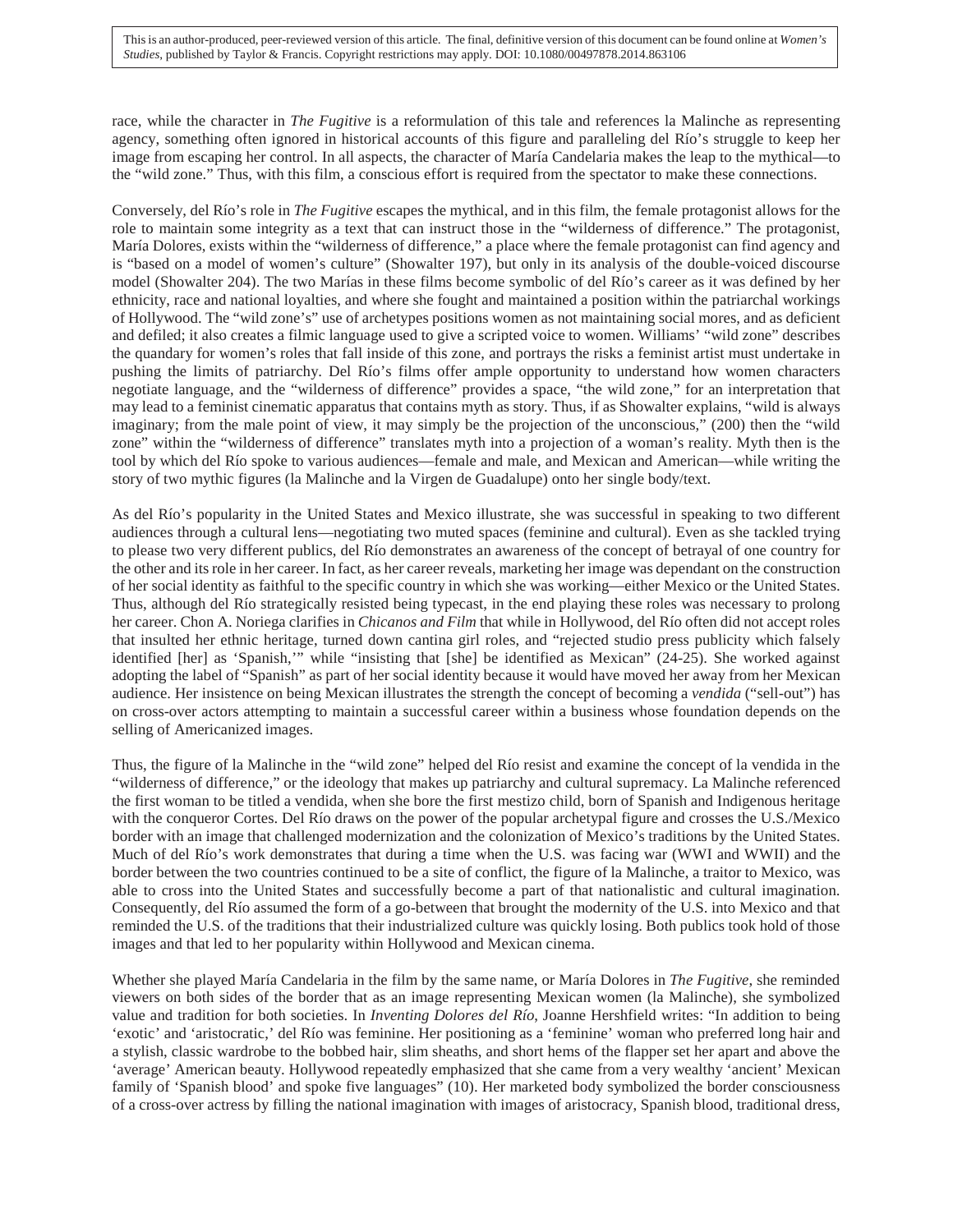and romanticized notions of women. Thus, negotiating the "wild zone" made her career dependant on the use of her body as text. Del Río's body was defined by her public(ized) class status, gender and race; and all three were complicated by their changing nature in the Hollywood marketplace, dependent upon the public's social needs. As Hershfield elucidates, del Río's body was the text the directors and the studio constructed:

Ultimately, although she often played the cinematic role of a lower-class "bad woman," del Río's public persona was that of a high-class ethnic woman of impeccable morals. This personal and private identity was carefully crafted by [Edwin] Carewe, by [Henry] Wilson, by the studios that produced her films, and by del Río herself. Her real-life transgressions (her husband, from whom she was separated, died in Europe in the midst of rumors that she was having an affair with Carewe) seemed to have little effect on this persona. (10)

Because del Río's body was marked as overtly feminine and racialized through a class-based perspective, she was typecast into roles that worked off her sexuality and "foreignness." In fact, director Edwin Carewe and publicist Henry Wilson successfully used the image of the exotic beauty to market del Río to the public (Hershfield 9). Carewe and Wilson designed her image through marketing her body, thus her popularity "peaked during the silent period as she became the victim of increasing type-casting in ethnic and exotic roles, particularly during the sound era, because of her Latin accent" (Keller 106). Consequently, as her future career proved, she would continue to be marked by her Spanish accent and aristocratic body. The combination of body, sexuality, language, and race are reminiscent of la Malinche's story of being a traitor to her people because of her translation skills, beauty and sexuality.

In fact, the Mexican public challenged del Río's career choices even before she returned to Mexico to continue her cinematic career. Her role in the 1932 film, *Girl of the Río*, depicts del Río as a stereotypical young Mexican girl who is naïve, virtuous and who speaks with a broken accent. Her role in this film made del Río's transition back into Mexican cinema difficult at best as,

officials considered *Girl of the Río* to be "offensive" and permitted it to be "exhibited only in a censored version." Mexican officials ultimately prohibited the distribution of the film in Mexico on the basis of the negative portrayal of Leo Carillo's Don Jose. Del Río apologized to her country for her role in the film. Apparently, she had insisted that the action take place somewhere in the Mediterranean, but was overruled by RKO. (Hershfield 41)

Consequently, del Río had to regain the trust of the Mexican public. Her later career decisions illustrate her careful choices, such as refusing to star in *Viva Villa!,* which would have marked her as unpatriotic to Mexico (Hershfield 53). Del Río's later career choices would also uncover and demystify her underlying sense of self as an actress trying to appease Mexican and U.S. audiences.

In her discussion of the body through a material feminist lens, Rosemary Hennessy illustrates that, "a feminism that aims to understand the discursive construction of 'woman' across multiple modalities of difference—race, class, gender, sexuality—requires a problematic that *can explain* the connection between discursive constructions of difference and the exploitative social arrangements that shape them" (*The Materiality of Discourse* 65-66). In many ways, Del Río made an effort to reject roles that reflected the stereotypical image of the "Mexican woman" in the public sector and those "exploitative social arrangements," such as those the MGM executives created, that shaped her body, yet this positioned her against a definition of Mexico that is an intricately woven pattern of male-centered nationalism, religion (mainly Catholic) and class systems (the Spanish vs. los Indios). As Hershfield illustrates, "A movie star has no 'personal identity' (even though the person who inhabits a star's body may claim such an identity). In other words, she is a figure composed of a presence and a set of discourses that symbolize an iconic identity" (xii). Thus, the general image viewers in the United States have of Mexico (which includes race, class, nationalism, etc.) is transferred onto the body of del Río. She becomes the signification of Mexico.

Thusly, *The Fugitive* and *María Candelaria* demonstrate that the use of the "wild zone" or the entrance into the "wilderness of difference" depends on the spectator's and director's gaze or positionality. Emilio Fernandez directed *María Candelaria* which, falling into the Malinche model, strongly suggests that women are to blame for their own misfortunes. The filming took place near Mexico City in the floating gardens, cementing the locale and the story firmly in the Mexican social imagination. This locale also set up the "wild zone" as the place where María Candelaria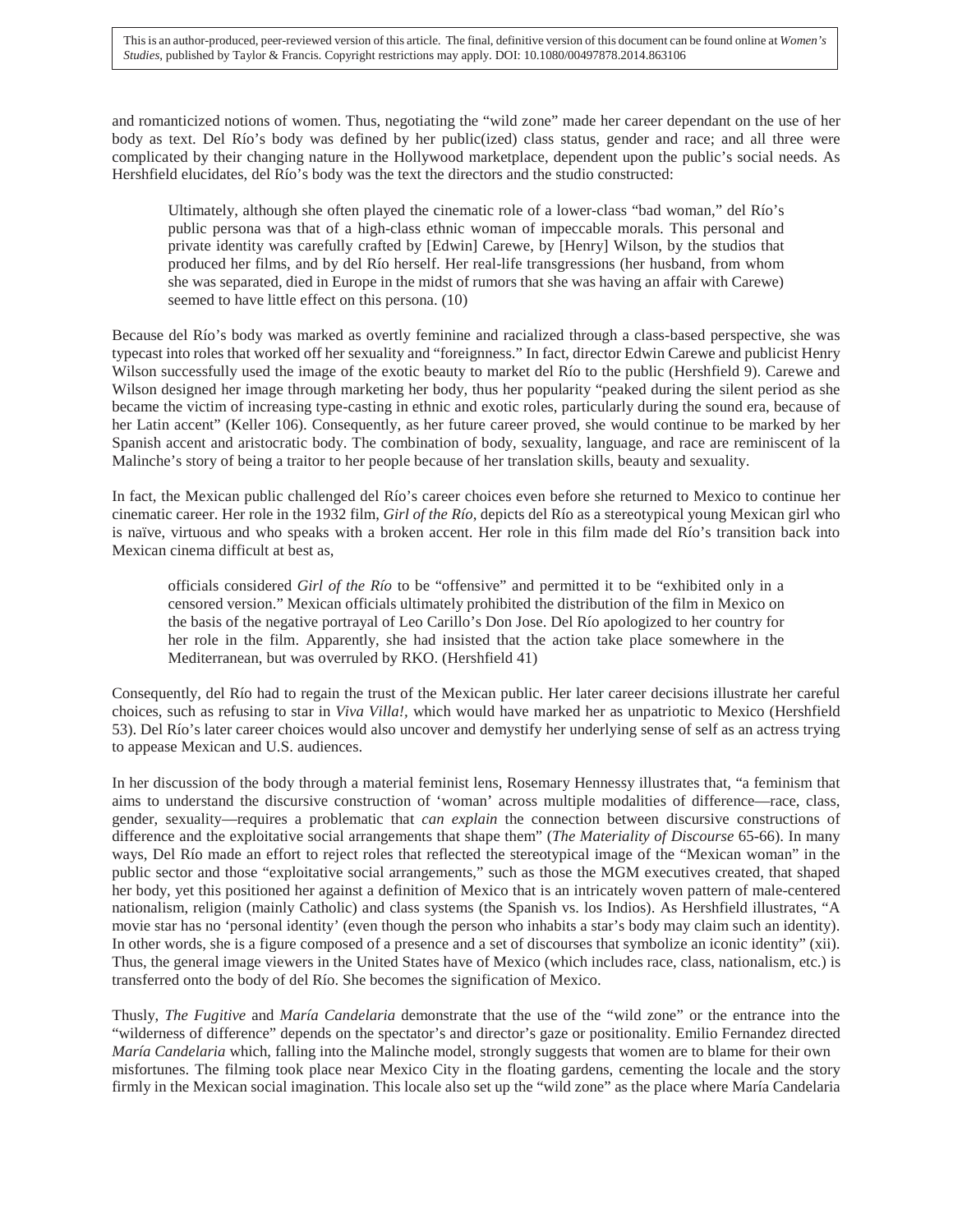is taken into the mythical realm, making del Río's indigenous self evident to her public. Thus, in negotiating her appearance in the "wilderness of difference," and in order for her career to survive, del Río needed to make this move to the indigenous and play this role in order to be accepted by the Mexican public after her part in *Girl of the Río*.

At the beginning of *María Candelaria*, the narrator (El Pintor) states that the story to be told is "timeless," "true," and "told time and again in the Bible." Yet, he also recalls that the "locale is fiction. It is merely a small state one thousand miles north or south of the equator—who knows?" Because the locale and story are not firmly set in the U.S. social imagination, del Río's character begins as more of a stereotype than a national mythological figure. Conversely, in *The Fugitive*, directed by John Ford for RKO studios, del Río's character is also a representation of la Malinche, but this time the image incorporates a sense of agency for the female protagonist. Because the filming took place in Mexico through a U.S. lens, it contains borderland consciousness discourse and takes part in reformulating national U.S. and Mexican archetypal myths.

In comparing del Río's performances in these two films, they provide entrance into "the imported cinematic apparatus." In "Tears and Desires: Women and Melodrama in the 'Old Mexican Cinema,'" Ana M. López writes, "Like Caliban in Shakespeare's *Tempest*, the colonized must learn to use the colonizer's 'words'—the imported cinematic apparatus—and learn the colonizer's language before he or she can even think of articulating his or her own speech: 'You taught me language and my profit on't is I know how to curse'" (257). This concept gives voice to the myth of la Malinche within a patriarchal discourse, within the wilderness of difference. The myth symbolizes oppression on many levels, and this apparatus teaches women how to discuss oppression while immersed in patriarchal discourse. In offering insight into this apparatus, Christine Delphy illustrates, "It is only from the point of view and life experience of women that their condition can be seen as oppression[….]women's consciousness of being oppressed changes the definition of oppression itself" (64). Akin to the birdcage metaphor, Showalter explains, "Observation from an exterior point of view could never be the same as comprehension from within" (199). Thus, the similarities as well as stark contrasts between these two films gives insight and definition to the subtleties of a feminist and border consciousness residing within the myth of la Malinche. This myth is complicated because she is not only defined within a Mexican gaze, but also by the way nationalism, gender and religion work in the United States. Because one film was made in Mexico and the other in the U.S., the intricacies of the Malinche figure illustrate some of the reasons del Río was a cross-over success. In addition, the figure of la Malinche allows possible movement from the "wild zone" to the "wilderness of difference" where dialogue can begin to occur.

#### **Navigating the Floating Gardens**

*María Candelaria* begins with an epitaph which reads, "Una tragedia de amor arrancada de un rincón indígena de México… Xochimilco en el año de 1909."1 Fernandez draws on the romantic tragedy to shift the intended audience to that of the female spectator. The historical and political connotations (of the Mexican Revolution of 1910, when many women gained independence during the war) are subsumed by the romantic tragedy, leaving María Candelaria a beautiful, naïve and tragic woman. *María Candelaria* is a patriarchal interpretation of the Malinche myth and fully incorporates the whore/virgin dichotomy. The language of art and images used to construct this film gives credence to Lopez's "imported cinematic apparatus" whereby the individual mimics the colonizer's language. Connecting this back to Hennessey's idea of the body's connection to "exploitative social arrangements," (66) the problems that lie behind "blaming" the director's gender bias or chalking up Fernandez's portrayal of women to simply man versus woman is made complicated by the reality that he himself is regulated by Hollywood. Because many of Mexico's directors were learning the trade from MGM Studios, Fernandez's language surrounding the art and images found in the film are heavily informed by U.S. stereotypes of Mexico*.*

This influence is apparent as the film's discourse is steadfastly placed inside the "wild zone." Although María is dangerously beautiful and faithfully chaste, the community ignores her purity, defining those qualities into those they can comprehend. They equate beauty with loose sexuality. When she and her betrothed Lorenzo Rafael travel to a nearby village to sell their produce and flowers, it is her beauty that endangers Lorenzo's honor. Whenever María leaves her home, she walks with her eyes downcast and covers her face with mud (or with her rebozo) to disguise her beauty and not be noticed; yet she continues to be haunted by responses to her body. In "Pleasure, Ambivalence, Identification," Miriam Hansen explains the danger hidden in the beautiful female face: "Whenever a woman initiates the look, she is invariably marked as vamp, to be condemned and defeated in the course of the narrative" (587). This theory is further developed because María never initiates the look, but is condemned nevertheless. This is the case when el Pintor (the painter from the U.S. who uses her as a model for his work) gazes on María's beauty for the first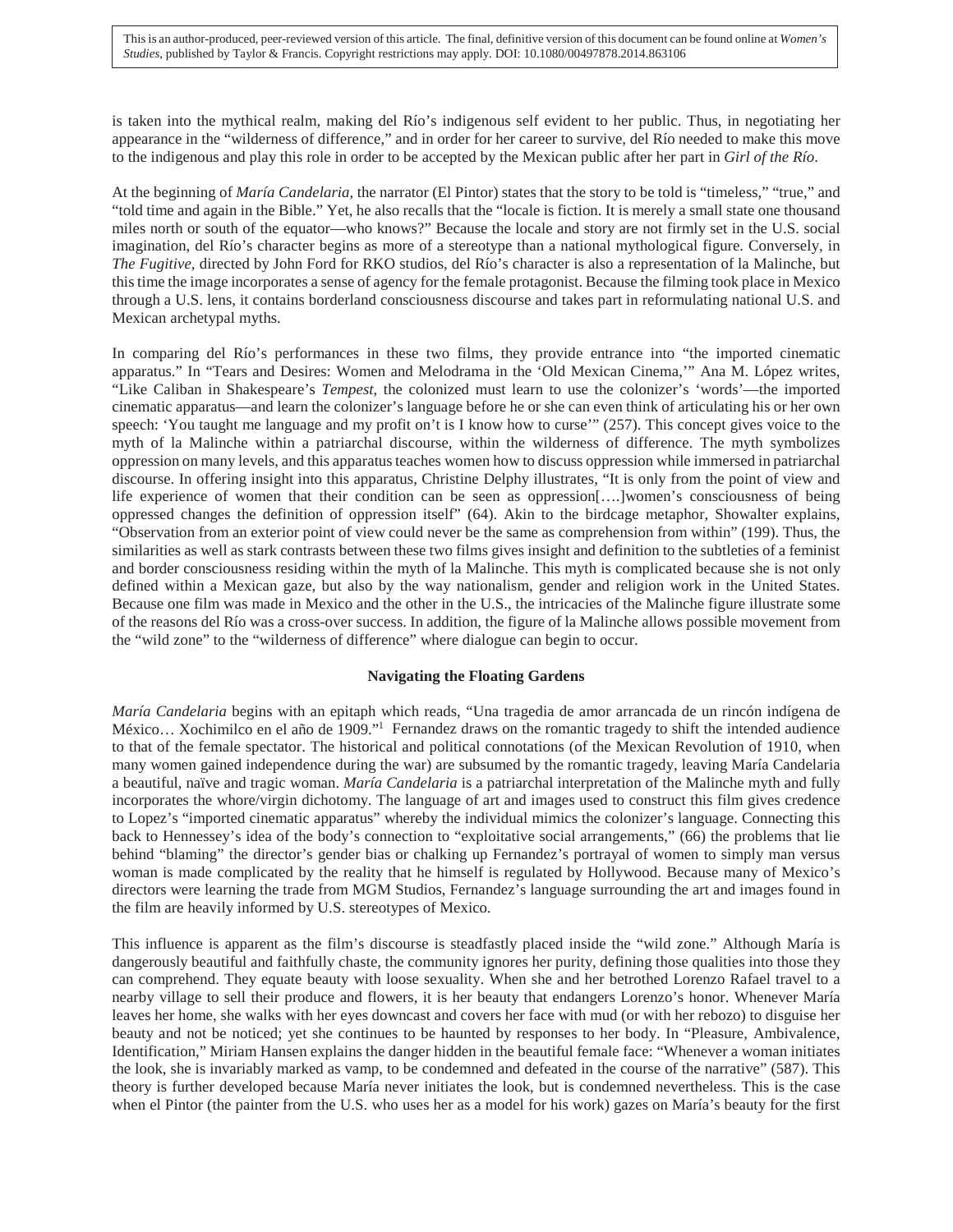time in the market. She does not see him gazing at her. Her victimization is obvious as the passive recipient of visual violence (stares and glares from men and women and sexual innuendos from men) and later physical violence (stoned to death by the community).

In constructing María's beauty within the Malinche myth, the film relies heavily on stereotypes of the indigenous population of Mexico by opening with a shot of three statues of Aztec gods. This shot then dissolves to a close-up of María's face where she bears a similar expression to the statue she was "born from," and the spectator catches a glimpse of the cultural and historical origins of her beauty. María is considered to be a piece of art by El Pintor whose comments denotatively construct her as a representation of an Aztec statue—a work of Art that he controls and commodifies. His words, "I paint Indians and find in her the rare delicate qualities of her ancestors. She is the essence of true Mexican beauty," also reflects the director, Fernandez's ability to tie María's beauty to the bodies of her Indian ancestors, placing her as a mythical figure in the "wild zone" where men do not have access. In this, Fernandez commodifies del Río's beauty as history in his art/film by relying heavily on the reputation of this actress to distribute his film. Thusly, both men rely on a woman's body for success, and it is this use of the (nude) female body constructed textually (painting or film) that draws on the sentiment that bodies can be viewed as commodities. Elizabeth Grosz examines the connections between sexuality and textuality in "Bodies and Knowledge: Feminism and the Crisis of Reason." She contends that "On the analogy with painting, the text cannot be conceived simply as an intentional effect, but can also be seen from the point of view of its production and the labor that always leaves its marks in its product" (21-22). Both products, the painting, which lead to María Candelaria's stoning and subsequent death, as well as the film, which lead to del Río's marketing hassle with Mexico, left marks that could not be ignored.

In reference to the María Candelaria, specificity in naming María's mother and el Pintor's art as intentional colonizing acts is purposely not done as it would undermine the myth's message and the spectator's constructed gaze. In essence, it would remove the female from the "wild zone." Thus, María's mother and deed remain unnamed and are considered to be traitorous to those inhabiting the village. Because the "effect of not naming is censorship" (Rich 33), the townspeople's refusal to verbally say the mother's name or what María is being blamed for takes away the matriarch's agency. Then the story of la Malinche is transferred onto the daughter—María Candelaria, allowing the daughter to be blamed for the mother's sins. The community in the film repeats that, "Her mother was a bad woman, and she is too," which attempts to construct a dialogue between the community and la Malinche. Fernandez purportedly attempts to diffuse the bomb of patriarchal discourse, but instead he brings a match. When the community surrounds María and her fiancé Lorenzo as they try to defend themselves, the priest intervenes. He announces, "You accuse this creature, and who accuses you? All of you killed her mother, accusing her of bringing shame upon the town. Remember that Our Father punishes, and all [of] you have children." The priest does not give the townspeople the right to accuse or judge, stating that it is "Our Father's" job, but his words show that the daughter will pay for the mother's sins, even if it is a higher power who judges. Embedding the myth even further, he warns the women and reminds the men that they also have children and are therefore perpetuating the myth, thus harming their own children.

Constructing the narrative as myth plays a crucial role in the spectator's experience. In the second half of the film, Lorenzo is arrested for stealing some quinine and a dress for their wedding. When el Pintor discovers this, he bargains with María and promises to pay Lorenzo's bail if they both give him permission to paint her. It is in this scene, when el Pintor paints her that the colonizing aspects of patriarchal ideology are made fully apparent. When el Pintor asks María to pose nude, she runs from his studio leaving him with only a simple outline of her body and the entire image of her face—the same face she covered with mud and her rebozo when going into town so no one from the community would recognize her and ostracize her because of her beauty (like la Malinche). In the turning point of the film, El Pintor uses another woman's nude body to *fill in* the outline of María's body on his canvas. Like Cortés, el Pintor has conquered the indigenous woman to reach his goals.

Later, as he reminisces of this tragic event, El Pintor explains away María's nervousness about the painting with, "The natives are like that. Neither money nor civilization has changed them." The absence of her body on the canvas is one sign of el Pintor's self-delusion, but he continues to ignore the history of the Aztecs who were conquered by the Spanish that the statues embody—even though he clearly knows the story of la Malinche, he ignores it in order to fulfill his artistic desires—thus reinscribing the conquest. Even after the death of María, el Pintor does not enter the "wilderness of difference," where a dialogue could begin, and places María in the "wild zone."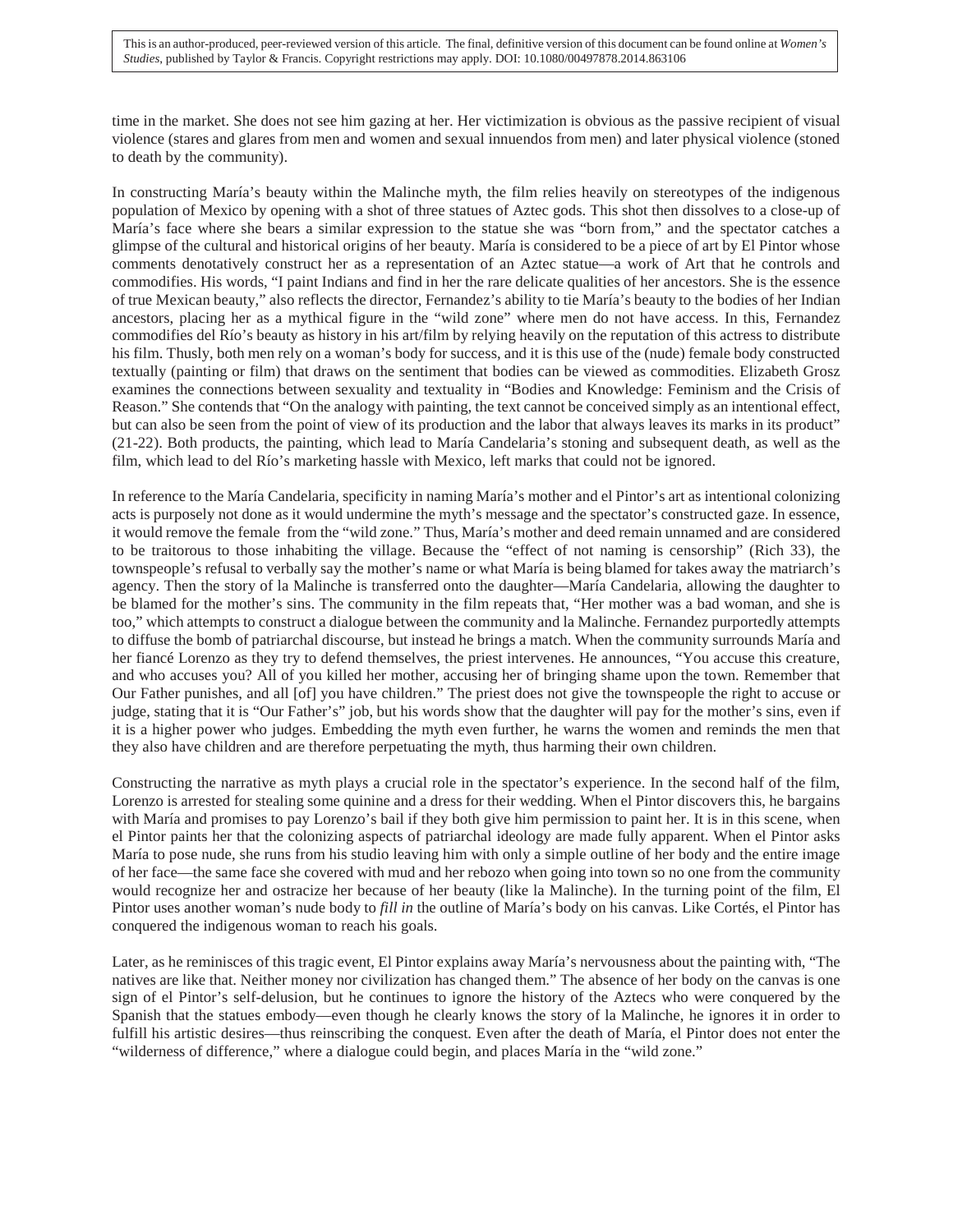Ultimately, el Pintor comes close to perceiving his art as more than just his actions and begins to understand "the labor that always leaves its mark in its product" (Grosz 22). Preceding his narration of the story to the journalist, he conveys to her that, "there are things that just by touching them, bleed. This is one of them." *This* refers to the story of how he was able to paint María Candelaria nude, and the subsequent consequence of her death. The language of the colonizer's regret surfaces as he recognizes that his art colonized and destroyed María—but he implies that by keeping the painting he will protect the community from themselves. Within this guilt, or as he describes it, "horror," he refuses to sell the painting and even questions a female journalist's objectives when he asks her why they think they have the right to pry into other's lives.

The painting of the two disembodied women merging into the one image attempts to suture the myths of la Malinche and la Virgen de Guadalupe that both figures embody. It is necessary in the film, however, that these two figures *are*  separated as the merging of the two would provide a "complete" woman, uncontrollable by the male gaze. The painting holds power because this is the only location the two are merged. But this painting, this "horror," is owned and protected by el Pintor. Instead of merging the two bodies in a public space, Fernandez frames his film with the statues and la Malinche at the beginning and María lying in a coffin, resembling la Virgin de Guadalupe, at the end. With this framing, Fernandez envisions María as a fallen woman, blaming her beauty and the community's belief in the dominant ideology. The only way María Candelaria can be seen as innocent is through her death.

The opening and closing scenes put the whore/virgin dichotomy in perspective. Fernandez uses a male narrator, making it difficult to make the assumption that the director is redefining the myths in any way, especially because he uses a symbolic, traditional ending—the death of the heroine. Fernandez uses language that has been culturally accepted and injects anesthesia into his spectator's gaze as they take part in the "imported cinematic apparatus" that gives Fernandez inroads into his film career and the production of films. While the audience is receptive to el Pintor's storytelling, Fernandez also maintains his authority as director of the film's discourse.

The strength of archetypal female myths can overpower a director and force them to succumb to the presence of the whore/virgin dichotomy and the religion found in this mix. The idea that del Río's body is a marked text and has history with her audience and the film industry also makes this textual endeavor a difficult one. Throughout her career, del Río faced a sense of cultural displacement as her identity was put through a postmodern and capitalistic sieve. She is indigenous on film, Spanish in the media, and Mexican by ethnicity. She is lower-class on film and wealthy in her life as a cinematic star. And yet, her three marriages off-screen did not harm her image as a virtuous woman on film in the U.S.. She blurs the boundaries (as a woman and as a text) that those marketing her identity could not control. In many ways, she became the "halfbreed harlot" (Pettit 61) that characterized many of the roles that were available for the Mexican woman in cinema. As Arthur G. Pettit explains in *Images of the Mexican American in Fiction and Film*, "Her primary function was to provide as much sexual titillation as current censorship standards will permit. She is inevitably portrayed as the product of a tainted racial heritage, possessing every negative quality" (61), and in the case of María Candelaria, she is perceived to be tainted because she is the daughter of la Malinche. Therefore, del Río places herself in the role of la Malinche and blurs those lines of nationalistic loyalty, sexuality, and race for her career.

The director's interpretation of the Malinche myth raises questions of audience, representation, and if the dominant discourse in the film is gendered. The cross-gender verbal battle that exists in the dialogue is vital when examining the absence of agency for the strong-willed women in Fernandez's film. La Chismosa (the gossiping woman), the foil character in the film, verbally chastises María and symbolizes the discourse in the film. In one scene, two men remark that gossip travels amongst women similar to the way malaria is transmitted by the female mosquito. This theory is validated when the women become the producers of meaning after la Chismosa spreads the rumor that María posed nude for the painting, disgraced the town, and must pay for it. The malaria reference implies that women have a need to destroy communities, reinforcing the idea that "As women, we have been taught to either ignore our differences or to view them as causes for separation and suspicion rather than as forces for change" (Lorde 99). María is again disconnected from her identity when Don Damián is told by the woman infatuated with Lorenzo: "You, Don Damián, lost out with both the girl and the pig." As the story unfolds, Fernandez draws on the social pressures the Malinche myth creates for men. The infatuated woman promises Don Damián that, "The truth hurts and you and I are sore. I am a woman and I will have my way. I'll start by killing the pig so they can't marry." Although this woman does not follow through with her threat, her language *persuades* Don Damián to take his gun and kill the pig (which is María and Lorenzo's only source of income to pay for their wedding). Fernandez utilizes the power of women's discourse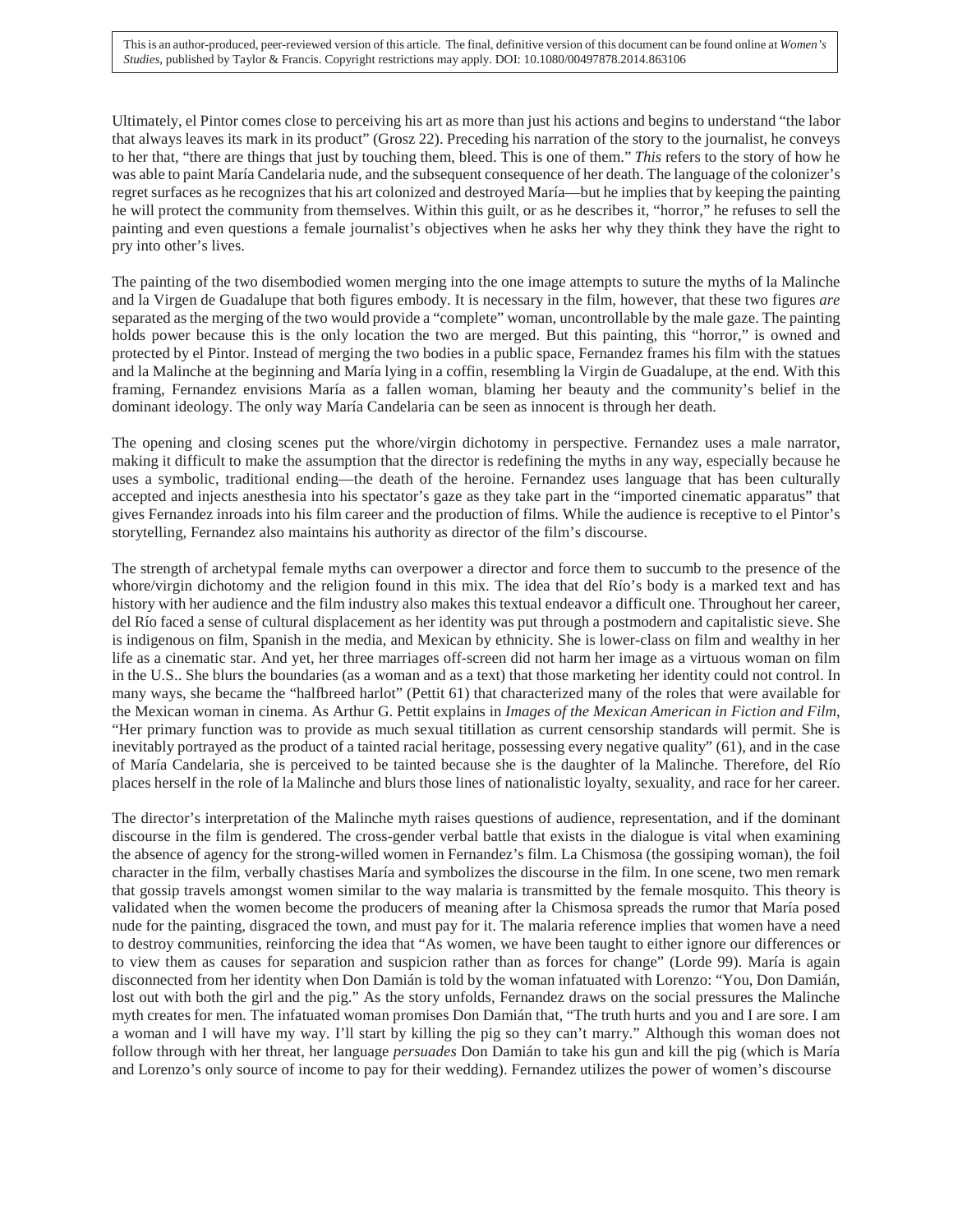over men to temporarily disrupt the hierarchy of power relations and strip men of their agency. But, such moments show that men are not liable for what women's words *force them* to do. Furthermore, without a female community, isolation becomes a factor for María in the "wild zone," forcing her to depend only on patriarchal constraints.

To further separate María from her discourse and confine her to the "wild zone," voice-overs permit language to enter the frame all the while disconnected from the speaker. María is frequently disembodied, not only on el Pintor's canvas but also the film's visual structure. Film theorist Amy Lawrence's concept of "synchronization" clarifies how María's voice is separate from her existence: "Synchronization in such circumstances not only contains women within the diegesis of the film, barring them from the realm of enunciation 'outside' the narrative (a position reserved for the male subject), but at its most chilling '[identifies] the female voice with an intractable materiality' and alienates the female subject from the meanings 'produced' by her own voice'" (408). María exemplifies this, as she never complains, is naïve, innocent and beautiful. These are traits of a *good woman*, yet she is not accepted in the community because of her mother's sins. Unlike the other women in the film, María's beauty is not tarnished with a voice that asks for too much (nagging, gossiping, singing badly, etc.). She sings beautifully, but her silence is molded to the male gaze and her body is separated from her speaking voice. As she is fragmented, the community focuses the mother's sins (told through gossip) onto the daughter's body. Her words which deny any wrongdoing are ignored, mistranslated, and colonized, while her body is abused, mistreated and murdered.

Lawrence writes, "In these films [1940's], female characters are no longer subjects but bodies that can be made to signify only through the masculine agency of doctors, lawyers, and others. The male characters wrench sounds out of women through techniques such as hypnosis, sodium pentathol, or torture, and then they interpret or make meaning out of the sounds "they" have produced" (408). María experiences this "disembodiment" when during a malarial fever spell she calls out for her dead pig, and has a premonition of her pending death with images of fire, destruction and the death of the animals. Lorenzo Rafael attempts to make meaning of her words and with an urgency to buy María a wedding dress and cure her sickness he interprets her premonitions squarely in the "wild zone." He decides that in her malarial murmurings she wants the wedding. So in spite of herself, María speaks from this "beyond" of the patriarchal script in her fever, and then the film and the male protagonist re-contain that wildness by reinterpreting it through the narratives sanctioned by patriarchy (i.e. marriage), while falling in line with Freud's theory of the "hysterization of women's bodies" (104). Lorenzo interprets her feverish dreams and decides to steal the quinine and the dress from the local market. Even while María lies helpless in a malarial state Fernandez lays blame on the woman for "what she said" on her sick bed. Thus, María is separated from the materiality of her own discourse. This interpretation portrays Lorenzo as a heroic man that will go so far as tearing down a prison wall for his loved one. Through the entirety of the film narrative, Fernandez glorifies the Indio's will, strength, faith and honor. When the community kills María through public stoning, they stop Lorenzo from conquering or (inter)marrying an unworthy woman such as la Malinche's daughter. The moral contradiction is made clear once more. Love and honor are so intertwined that sexuality and voice become a curse for Mexican women. For María Candelaria, sexuality leads to her death through violence, and similar to la Malinche, her sexual destruction is "necessary" for a "community" to survive.2 As myth, María is left in the "wild zone."

María Candelaria's body is defined and left disconnected from the reality of her words. In an effort for self-definition, she confronts the statue of la Virgen de Guadalupe in a significant scene towards the end of the film just before the townspeople riot and call out for her death. She confronts the statue of la Virgen in the church: "Why dost THOU not listen to me? Why punish us? because we love each other and are poor? THOU hearest others, but art hard with us." In this scene, the "whore" confronts the virgin drawing on the complex dualism within the individual. Yet, the film falls short when the priest steps in and dismisses the meaning embedded in María's outcry (when she denies that she did what her mother was accused of doing), and does little to merge her body and language. By ignoring María's words, the priest confines her to a patriarchal interpretation of her discourse. The two archetypes are unable to merge, thus pulling María into the mythical, on her knees, begging for forgiveness from the priest and exclaiming, "I don't want to make the Virgin cry. It's from desperation." Because the virgin/whore dichotomy is so ingrained in her mind, she sees that as the daughter of la Malinche, she is not granted access to la Virgen. This scene illustrates María's attempt to make sense of the role assigned to her body, but falls short when she is killed by the villagers who maintain belief in both la Virgen and la Malinche as separate entities.

This mise-en-scéne reinforces the "wild zone" as uninhabitable by men because Fernandez is unable to blur the figures in his retelling of the two myths. He places María in the role of a woman who does not understand socially sanctioned patriarchal roles, performs a non-Christian deed by questioning a saint, and reinforces the belief that she is her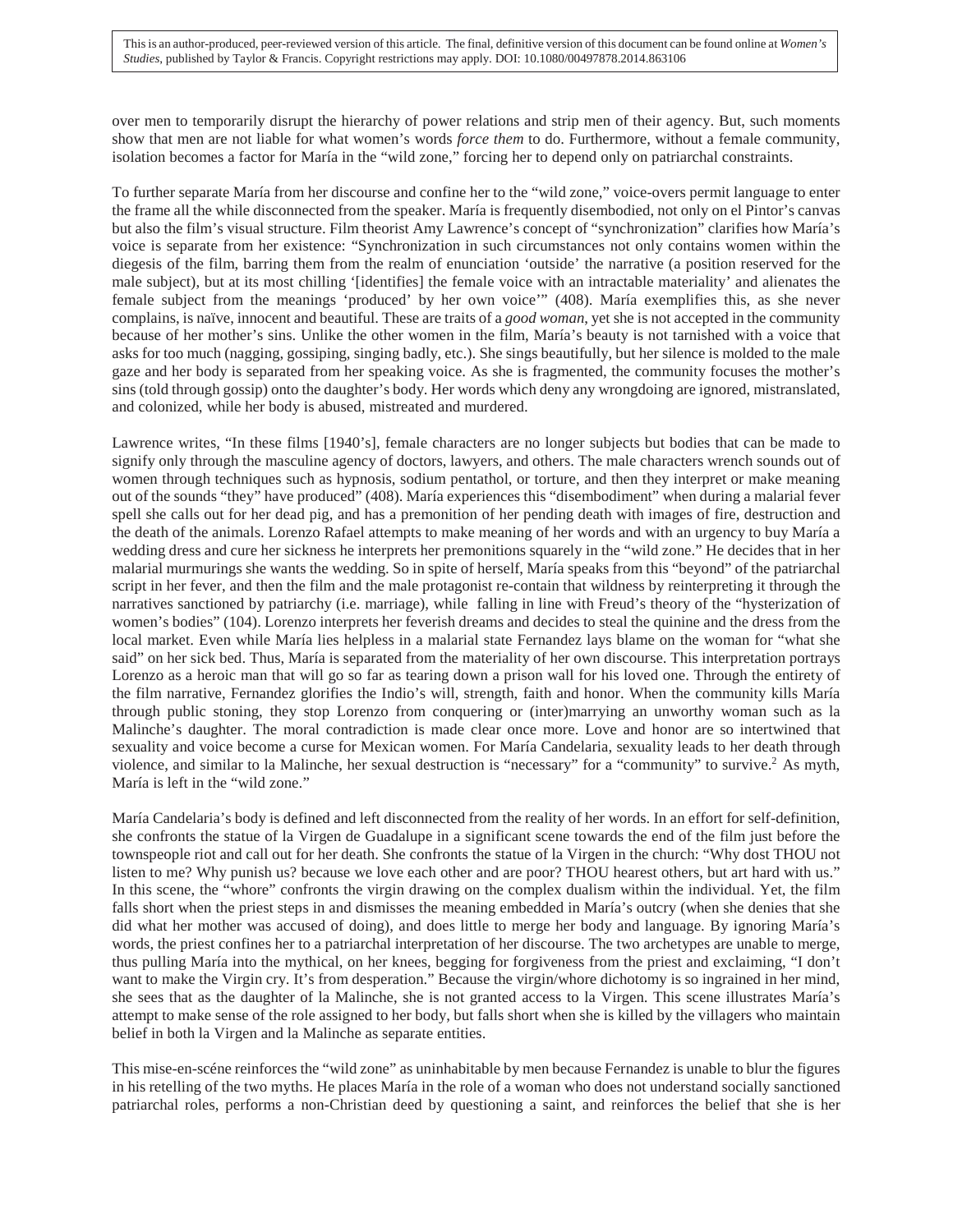mother's daughter. Although la Virgen and la Malinche are different myths, in this film they attempt to come together in one body with one outcome—death. These two images frame the film. The end of the film shows an image of the deceased María in a canoe, wearing a blue rebozo, with her head surrounded by flowers—symbolizing la Virgen de Guadalupe. At the end, Fernandez returns to the shot of the Mayan statues from the opening of the film. She is unable to "escape" the statue she was "born from," and because the Virgin must remain a stable figure, María must reside in her statue as an icon and myth. In the end, María, as a myth (not a physical woman) embodies the virgin/whore dichotomy and is a mirror reflecting the villager's' sins. Her character symbolizes the way a community's discourse places women in the "wild zone."

#### **Authenticating the Body**

Del Río often found her public voice within the discourse of the "wild zone." La Malinche was often a part of del Río's role options, typifying her struggle with audience reception on both sides of the border. Criticism did not end with her success in the United States. As Hershfield explains, del Río's border crossing led to disapproval when she returned to Mexico:

Numerous scholars and reviewers have criticized the casting of an "international" star like del Río in the role of an Indian who is supposed to represent "the pure Mexican race." Mexican film historian Aurelio de los Reyes writes that, like its "Indianist" predecessors, María Candelaria "attempts to reevaluate the beauty of the Indians, but such intention is contradicted by the presence of professional actors in the central role; the authentic Indians…were reduced to the roles of the extras." He brands del Río a "sacred monster of Hollywood" who returns to Mexico only to revitalize her flagging career and argues that the "glamorization" of the Indian, through the casting of del Río, only works to preclude authenticity. (62)

As an actress, del Río struggled against the term authenticity. Her roles in *María Candelaria* and *The Fugitive* speak to the issue of authenticity as they both incorporate la Malinche image. In *The Fugitive*, spectators notice that the Mexican people are portrayed as helpless, naïve, and willing to accept what the myth offers, which is not unlike Fernandez's portrayal of the community who appeared stronger and determined to exile María, but who accepted the myth's reasoning. The women of the community were portrayed as strong-willed and who would defend their ethics and ideologies, unlike the villagers in Ford's film who are reticent in their roles as a "lesser people." In the scenes where the crowds of townspeople confront María Candelaria, the women actively engage confrontation with phrases such as, "Let's throw her out before the priest comes!" and "Let's run her out, she's like her mother!" Yet, these women are mimicking patriarchal discourse and lessening the effect of other statements such as, "I am a woman and I will have my way." It is the patriarchal discourse that controls the woman's utterance. As for del Río, Fernandez's film provides her a role in which she could illustrate how her voice was determined by existing patriarchal narratives. In a symbolic manner, she shared the criticism that she received as a crossover actress with the Mexican public through this role. And although not all criticism she received ended at this point, she went on to have a successful career in Mexican cinema.

#### **María, the Fugitive**

When del Río returned to the United States, she was older, placing her in roles that were limited to "the ethnic mother." No longer able to play the seductress or naïve beauty, she was typecast as the mother, as her role as Elvis Presley's mother in Flaming Star illustrates. Her first role as a mother, but one that was still sexual in nature was in John Ford's 1947 film, The Fugitive. In this film, she plays a fallen woman named María Dolores who bears the illegitimate daughter of the Lieutenant, played by Pedro Armendariz. The Lieutenant is part of the post-revolutionary socialist government set out to capture and execute the Catholic priests who are practicing illegally in Mexico. In this film, the Lieutenant's socialist fanaticism is set against María Dolores's religious Catholic faith.

*The Fugitive* is "based on Graham Greene's novel *The Power and the Glory*, set in Mexico during the anticlerical reforms of the twenties and thirties" (Pettit 149). In this film, Henry Fonda plays a drunken priest that is haunted by the pride and weakness he feels when he abandons his parish and community. The federal government searches for him during a time when Catholic priests are being removed, executed, and replaced by official government clergy. This film is a reflection of the corruption happening in the Mexican government and questions their ethics by focusing on government officials that are killing priests, bandits, and murderers. The film juxtaposes these images with cantina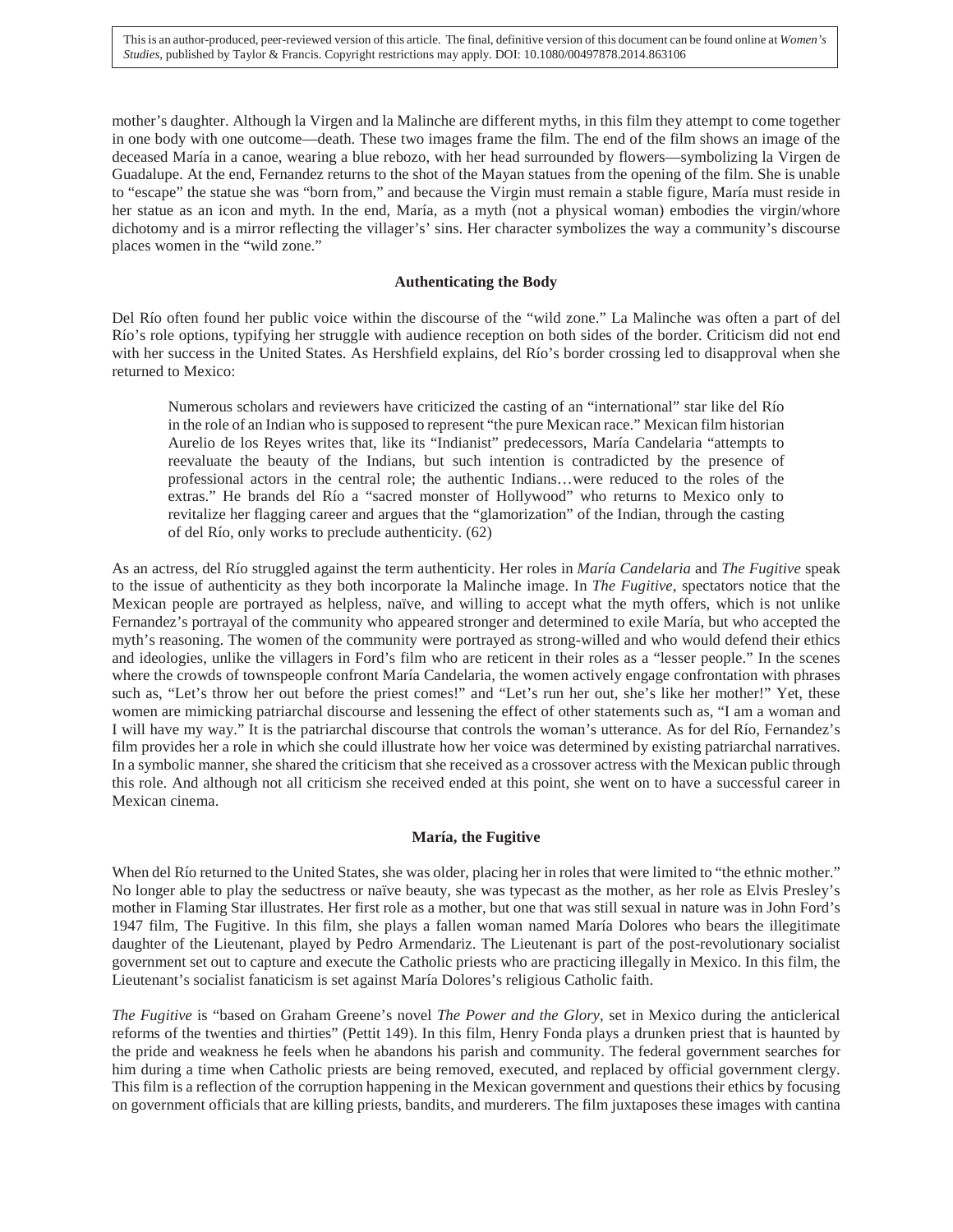girl heroines and bandit heroes. When the "Saxon hero" (Pettit 149), a bandit played by Ward Bond, takes a bullet so the priest can escape with his life and beliefs, this film puts forward the question of morals and ethics to the Mexican national government and its religious systems.

Because *The Fugitive* was filmed in Mexico, and since the film's basic foundation was viewed as anti-communist and pro-religion (Catholicism in particular), the producers needed and received the permission of the Mexican government as well as the Mexican Motion Picture Association. Del Río's character was both a cantina girl and a misunderstood "chaste" woman, who devotes herself to helping the priest escape from the socialist government. But this role alone did not prevent del Río from being ostracized later in her career by a post-war United States movie industry that considered minority actors or progressive radicalism as suspect. This in itself illustrates how conscientious del Río had to be when choosing the roles she was going to play. Hershfield explains:

In 1947, the same year Ford's film was released, the House of Un-American Activities Committee (HUAC) convened to investigate the "Communist Infiltration of the Motion Picture Industry." HUAC targeted screenwriters and directors as perpetuators of the anti-American sentiment that conservative critics believed pervaded the movies. Del Río herself was a victim of this witch-hunt. In 1954, U.S. customs denied her a visa to come to Hollywood, to star in *The Broken Lance* on the basis of her association with "known communists." (81)

Prior to 1954, del Río crossed borders easily. When John Ford asked her to return to the U.S. to play the character of María Dolores in his film, she could not refuse a friend. This favor placed her once again in the role of an ostracized, indigenous woman that strongly referenced la Malinche, but because of the political atmosphere of the time, del Río's role in this film moved her role into the "wilderness of difference." This role went beyond the confines of archetypes on the screen by pushing the spectator to come to terms with the issues of socialism (or "communism" as the HUAC defined socialism), sexuality and religion. In "Beyond Sex and Violence," Ruth Vasey examines religion in the film industry during the 1930s:

Catholic organizations were among the most active in maintaining contact with the industry, and by invoking their large and powerful constituencies they were able to exert considerable influence [….] Negotiations over these issues created a precedent for Catholic involvement in the drafting of the Production Code in 1930 and for the much more public negotiations between the industry and the Catholic establishment surrounding the reorganization of the PCA [Production Code Administration] under Breen in 1934. (103)

The Catholic Church's involvement in the industry explains why María Dolores's illegitimate child is switched from being the priest's son, as it is written in the novel, to that of the Lieutenant's daughter in the film. This also takes the son the Doña Marina and Cortés union produced, and transforms that son into a daughter who can reside in the "wild zone" with María Dolores/la Malinche and not in Spain with Cortés. In addition, the change in María Dolores's sexual partners sets the focus on politics and religion and attempts to move away from the character's use of sexuality as a tool—which is difficult to do. María Dolores also adopts la Malinche's linguistic power; she uses language for power and negotiates her place within the "wilderness of difference." But by changing the child's father in the film, the director, Ford, and the motion picture industry, reworked María's sexuality to be secondary to the plot of the film. This revision moved the attention away from the Malinche figure's sexuality, interracial relationship and problematic portrayal of priests, and placed the focus squarely on political and religious issues. Noriega sheds light on the motivation of the directors and why the film streamlined the political and religious nature of the film over focusing on the interracial romance between the priest and María Dolores in the original novel: "Until the Code's decline in the 1950s (Hollywood formally buried it in 1968), movies maintained the stand that miscegenation should be avoided. When it occurred or seemed about to occur on screen, death or retribution usually followed. To a degree this element of Hollywood movie textbook values reflected widespread American social mores" (93). Ford's attempt to erase this relationship from the movie concluded with a new relationship between the Lieutenant and María Dolores. It is this relationship that conveyed the idea of "selling out" or being exiled from a community because of sexuality, foregrounding the myth of la Malinche. Thusly, the film uses the "wild zone" purposefully, as a mechanism to supersede the Production Code's limitations.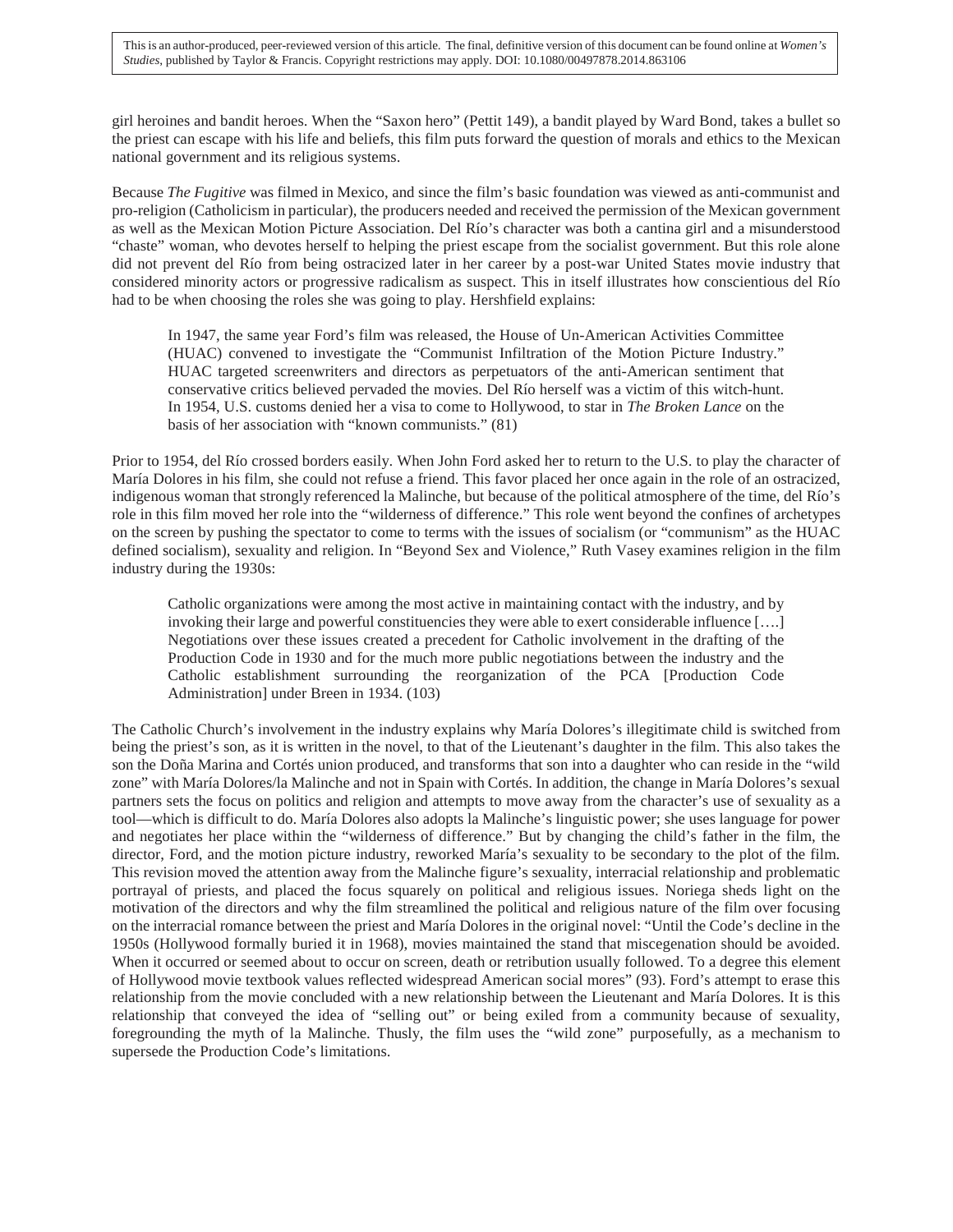This is an author-produced, peer-reviewed version of this article. The final, definitive version of this document can be found online at *Women's Studies*, published by Taylor & Francis. Copyright restrictions may apply. DOI: 10.1080/00497878.2014.863106

In the film, María and the Lieutenant are defined by their lineage. The Lieutenant was born of two *Indio* parents, and was once part of the community of villagers he was working to "free" from the clutches of the Catholic Church. Because of his ethnicity, his values are supposed to align with the indigenous people, but his loyalties fall elsewhere, placing him *outside* of his community. As a Lieutenant in the government military, he considers the church as the oppressor of the poor. In one scene, he considers the punishment of Indigenous men who have been caught for petty crimes. He looks at them with pity and loathing and in an attempt to align himself with the group by "helping" them, he states, "I'm Indian and proud of it. Stand up straight!" His body, although visibly marked as indigenous, is seen as traitorous to the community he "serves." While Ford constructs this community to be defined by the Lieutenant as "superstitious fools," the viewer notes that the villagers stay silent throughout the film, with prayer being their only form of communication. In the end, the Lieutenant becomes an image of socialism with which María Dolores ends up being aligned sexually, not ideologically, as is apparent when she continually attempts to protect the priest. Consequently, what the community sees is different from what María understands herself to be. Her father exiles her from their town for giving birth out of wedlock, and when she moves to another community, she is ostracized for having a child with a socialist who is part of the genocide of the indigenous people and priests. In an ironic coincidence, Ford recreates a contemporary myth of la Malinche within a socialist environment and with the use of an indigenous father figure.

At this point in her career and in light of the political nature of the film, del Río cannot escape being typecast. *The Fugitive* places María Dolores within the role of a chaste woman while strongly alluding to her role as that of la Malinche. María balances on the border separating the virgin from the whore, yet del Río is remembered for her image as a "dark lady" (Pettit 149) in film. As a resident of the "wild zone," del Río was often typecast as a seductress and able to cross national borders, even when the characters she played were chaste and indigenous. Yet in this film, del Río plays a woman, María Dolores, who baptizes her illegitimate child without the anti-clerical father's knowledge, and then risks her own life to protect the priest (a different form of Father) and help him escape. She not only has a child out of wedlock, she abandons the father and knowingly enters the "wild zone" once more. Within this move, she chooses to abandon the patriarchal domain to make the mythical leap with her daughter. When Pettit refers to this role as "one of the finer portrayals of the sacrificial dark lady in American film" (149), this figure is firmly placed within the virgin/whore dichotomy. In *Latino Images in Film* Charles Ramírez Berg describes the dark lady figure:

The female Latin lover is virginal, inscrutable, aristocratic—and erotically appealing precisely because of these characteristics. Her cool distance is what makes her fascinating to Anglo males. In comparison with the Anglo woman, she is circumspect and aloof where her Anglo sister is direct and forthright, reserved where the Anglo female is boisterous, opaque where the Anglo woman is transparent. The characters Mexican actress Dolores Del Río played in a number of Hollywood films in the 1930s and early 1940s exemplified this stereotype well. (76)

Pettit's reading of del Río's character falls into the category of the sacrificial dark lady, where María Candelaria can also be placed, but not only is María Dolores portrayed as a sexual figure, she also embodies political and religious issues that went beyond the constraints of sexuality. It is here that this role created dialogue within the "wilderness of difference."

The myth of la Malinche inherently combines politics, religion and sexuality but they need to be actively referenced. At the beginning of the film, when the priest walks into an abandoned church, his shadow resembles that of a cross. The viewer then notes that the first person they see is María Dolores holding her child. In this scene, she wears a white dress and rebozo and resembles la Virgen de Guadalupe, but right away, her words contradict that image. The first words spoken by the priest and María Dolores reflect how she is to be considered by the spectators watching the film. When María sees the priest, she asks, "Who are you? Why are you here?" He responds, "I belong here." And she answers, "No. No. I know all the men in this village." Her dress combined with her "knowledge" of all the men in the village place her directly in the virgin/whore dichotomy. When María realizes that he is the priest of that village, she tells him that none of the babies in the community have been baptized, and when he tells her to, "Go summon the others. Tell them to bring their babies," María's role in the film as an exile comes through in her response. She states, "They will not come for me. The men yes…the women, no." Much like the priest in *María Candelaria*, he understands her position as one apart from the community and says, "Perhaps they will come for me," in response to which both the men and women come with their children. And although María's daughter, also named María Dolores, is baptized first and in front of the community, religious blessing does not change her status as a malinche in the community.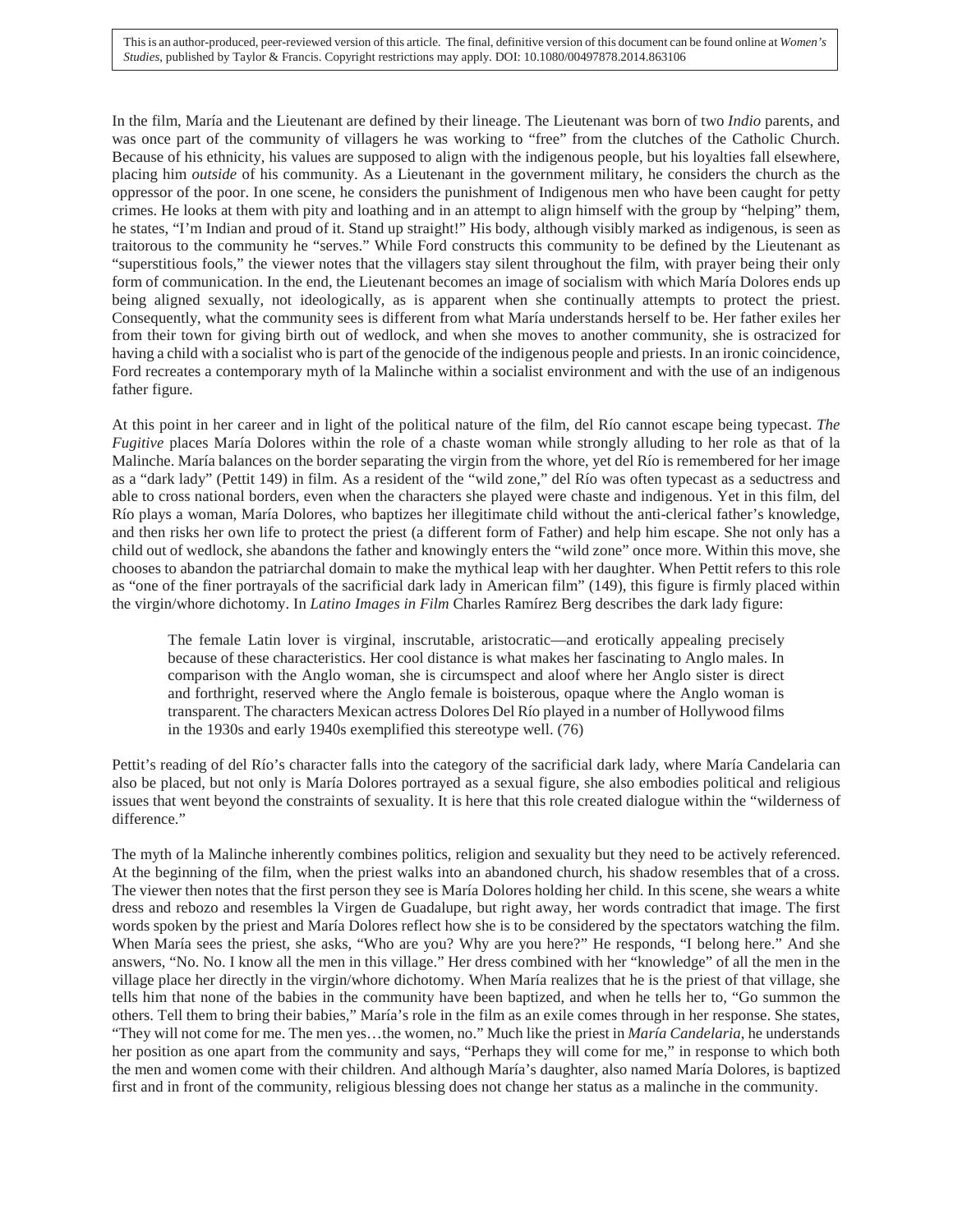This is an author-produced, peer-reviewed version of this article. The final, definitive version of this document can be found online at *Women's Studies*, published by Taylor & Francis. Copyright restrictions may apply. DOI: 10.1080/00497878.2014.863106

María Dolores is conscious of her oppression and how to use that knowledge to find power within that oppression. For instance, María Dolores subversively uses language in order to survive and protect the priest's life. Unlike María Candelaria, she understands what the men surrounding her wish to hear. She understands the power of the "wild zone" and the small crescent that lies between the "two boundaries of the dominant circle" (Williams 432) which the patriarch cannot understand. When she is confronted by the father of her child, his words do not oppress her as she firmly stands her ground as the mother of the child and as a woman who can survive independent of his help. In the scene where the Lieutenant runs into the church and laughs at the weakness he perceives in the villagers because his men are invading their community (in order to find the priest), his laughter is silenced when he sees María Dolores standing in the same place the priest first saw her. Again she looks virginal, with her rebozo covering her head and her arms holding her child. Realizing who she is, he smiles and asks, "What are you doing here? Why did you leave your village?" She responds, "My father made me leave after you left." This answer places her as a sexual outcast, and simultaneously as someone who has gone against the will of the church with the birth of her illegitimate child. When the Lieutenant responds, "I meant to come back. I had work to do. We're making a better world, María Dolores. For him too." He says this pointing to the child, but María retorts, "It's a girl. Like me." The Lieutenant, looking disappointed, asks, "What's her name?" Knowing her own history as an exile and fugitive from her community and family, she responds, "My name. María Dolores." María resists patriarchy with the naming of the baby girl, and takes it upon herself to bestow the history and traditions she believes in onto her daughter, not those of the father.

The Lieutenant glares at the baptismal water where the community's children were baptized the day before, and realizes that his own child is part of the system he works against. So as he considers María's Catholicism, he cannot fathom how a woman alone can provide for herself and her daughter without going against the church by using her sexuality for money. When he asks, "How do you live? Do you work?" María responds by pushing back the rebozo on her head to reveal a flower, and emphatically states, "I work in the cantina." In one moment, María is transformed from a docile mother to a "working woman"—a cantina girl. This is a strategic choice for María Dolores—a negotiation.

Although del Río, as a successful actress, worked against positioning herself as a cantina girl in films by turning down some of these roles, she was still typecast as such. As a Mexican woman, del Río often found it difficult to maneuver her body outside the "wild zone," often finding herself "trapped within the limits of patriarchy's definition of what it knows: man as subject, woman as other" (Williams 432). But by revisioning her position as a cantina girl, in roles such as this one, del Río is able to negotiate the wilderness with her voice and power through her sexuality.

The pivotal scene in the movie focuses on María Dolores's sexuality as power within the socialist system. When the priest comes to the cantina while hiding from the soldiers looking for him, she protects him by planning his escape and preparing his food. Before he is allowed to escape, soldiers come to the cantina looking for the priest and become sidetracked when they begin drinking the wine María has illegally stashed in her wall, hidden by a poster (at this time, wine was illegal since it was used in the Catholic religious ceremony). María intentionally gets the men drunk and flirts with the soldiers in order to keep them from entering her backroom/bedroom where she has hidden the priest. When a soldier kisses her, he asks, "What are you hiding in there?" She answers, "A soldier perhaps?" At this point she tells him that she will need to change her dress in order to dance. She takes this opportunity to change her dress and send the priest to safety away from the cantina.

When she returns from the backroom, she wears a white dress that covers her arms and chest, but then begins dancing on the bar in bare legs. When the Lieutenant enters the cantina he is furious at his men and María's behavior. Throwing her off the bar, he screams, "You and your fancy dress and your bare legs! What are you? What are you? Tell me." Her calm reply is, "I don't know, Juan Rafael. What kind of woman am I?" Thus, she positions herself as an independent woman defying his authority as the father of their child and as a lieutenant of a government she does not believe in. She lays blame on him for leaving her as a mother of an illegitimate child and forcing her to go against her religious beliefs because of his loyalty to the government. In this scene, he understands what he has done and asks, "Did I hurt you?" She coldly responds, "No," thus assuming a degree of independence within their relationship.

This is the couple's last encounter, and María uses her strength to help the priest make his escape. Ford gives del Río's character the capacity to use the "wild zone" to begin a dialogue within the "wilderness of difference." This is something that may not have been possible if she had begotten the priest's illegitimate child in the film. When the priest is finally caught and the Lieutenant gets the opportunity to talk to him, he asks, "You baptized her child, didn't you?" Although he knows the answer is yes before he asks, it is his way of understanding her resistance to his authority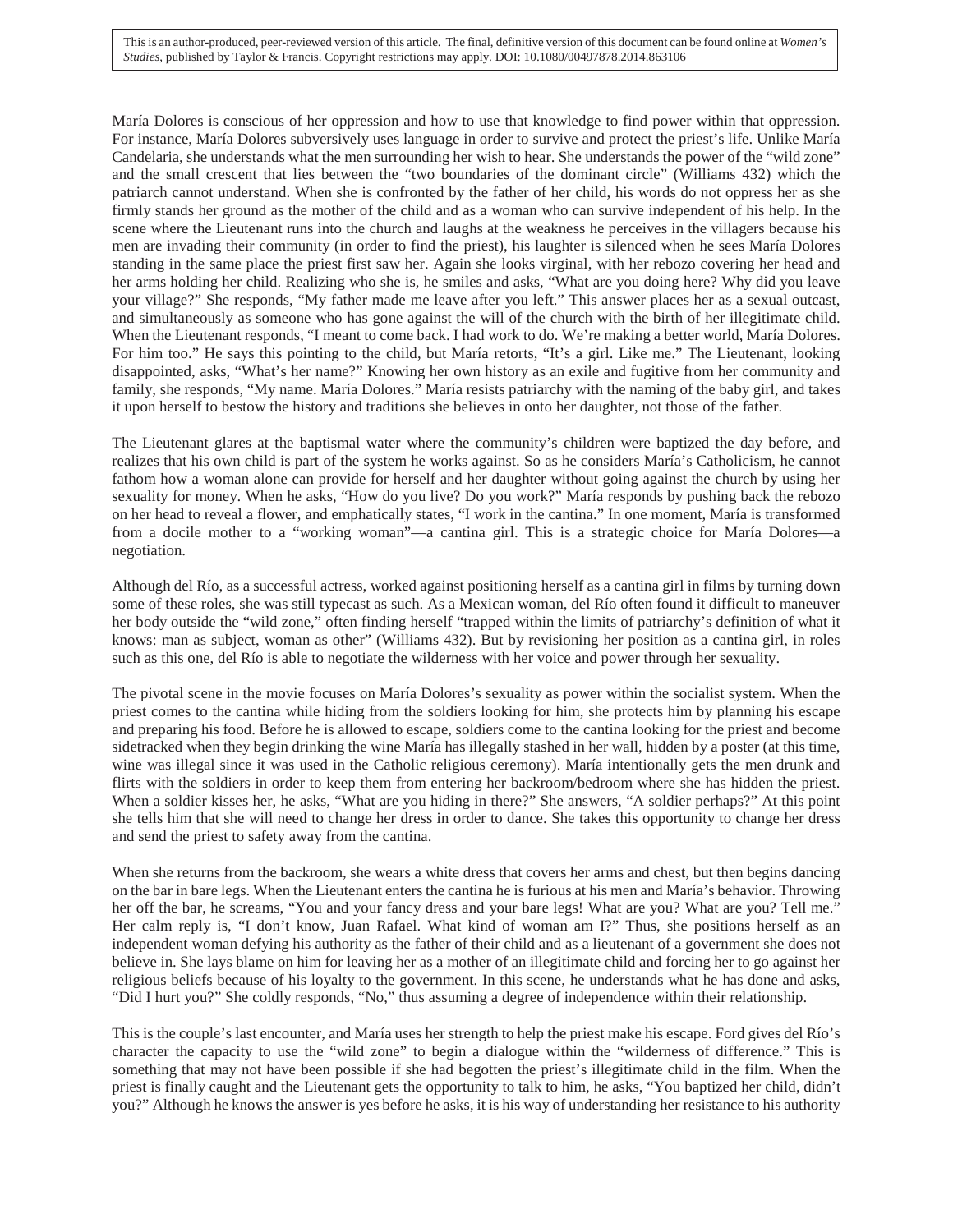and values. He understands that it is the end of their relationship. In the conclusion, when María hands a cross to the priest through the barred cell window, she is handing him her decision to find her own way through a patriarchal society by willingly negotiating the "wilderness of difference."

Del Río's role in *The Fugitive* gave her the option to reformulate some of the stereotypical roles she previously filled, such as the cantina girl and the dark lady. The "wild zone" helps in understanding how type-casting is used to define actresses as images. Her role in *The Fugitive* is a physical symbol of the "wild zone" and a metaphorical symbol of the "wilderness of difference" as María Dolores maintains a strong presence throughout the film and demonstrates how a woman can hold power through knowledge and use it from that location. Del Río's scenes with Pedro Armendariz as the Lieutenant focus on the relationship a woman has with herself, family, religion, and patriarchy, but they also leave her with a sense of empowerment at the end, when she makes her own decision to stay single and raise her child. The discourse that surrounds the myth of la Malinche in the "wild zone" is strong and independent, but the "wilderness of difference" provides access to knowledge for women working within this space.

#### **Conclusion: Wild Negotiations**

*María Candelaria* and *The Fugitive* provide models wherein the use or lack of female language is volatile when used through a patriarchal lens. "In the Name of Feminist Film Criticism," B. Ruby Rich describes a sense of exile a woman feels when constructed by patriarchal language:

For a woman's experiencing of culture under patriarchy is dialectical in a way that a man's can never be: our experience is like that of exile, whom Brecht once singled out as the ultimate dialectician for that daily working out of cultural oppositions within a single body. It is crucial to emphasize here the possibility for texts to be transformed at the level of reception and not to fall into a trap of condescension toward our own developed powers as active producers of meaning. (35)

In addition to this, Elaine Showalter leaves her reader with the idea that "We may never reach the promised land at all; for when feminist critics see our task as the study of women's writing, we realize that the land promised to us is not the serenely undifferentiated universality of texts but the tumultuousness and intriguing wilderness of difference itself" (205).

Del Río's career in film can be thought of as a trek through the "wilderness of difference." She starred or played minor roles in fifty-five movies, thus her career illustrates that women have the ability to speak and make choices. She was in many ways, an active producer of meaning, but her audience resisted as they produced their own meaning when watching her films. Yet, even through her success as a dark lady figure, she was pushed into difficult decisions regarding her career. As Berg writes in his look at various Latino artists, including del Río, he explains, "Frustrated by the narrow range of stereotypical roles she was offered, Dolores Del Río returned to Mexico in the early 1940s (and became a superstar of Mexican cinema)[….]Hollywood continued its stereotyping of Latinos unabated" (265). In many ways, del Río was exceptional in maneuvering and navigating her way through Hollywood and Mexican cinema. Thus, her legacy includes her concise ability to give voice to a Latina's agency in film and negotiate archetypal female myths through the lens of the "wild zone" and the discussion that can then occur in the "wilderness of difference."

#### **End Notes**

<sup>1</sup> My translation: "This is a romantic tragedy ripped from (or taken from) an indigenous corner of Mexico... Xochimilco in the year 1909."

<sup>1</sup> The words *necessary* and *community* are contained in quotes because their definitions have also been contained within a patriarchal gaze. For instance, in *Imagined Communities: Reflections on the Origin and Spread of Nationalism*, Benedict Anderson writes that "nation was conceived in language, not in blood, and that one could be 'invited into' the imagined community" (133). In this section, Anderson is discussing naturalization and this can be related to the mixed heritage of María Candelaria. Referring to her mother's actions that deemed her a traitor, language has defined la Malinche's place as exiled from the community, regardless of her bloodlines to two communities— Spanish and Indigenous.